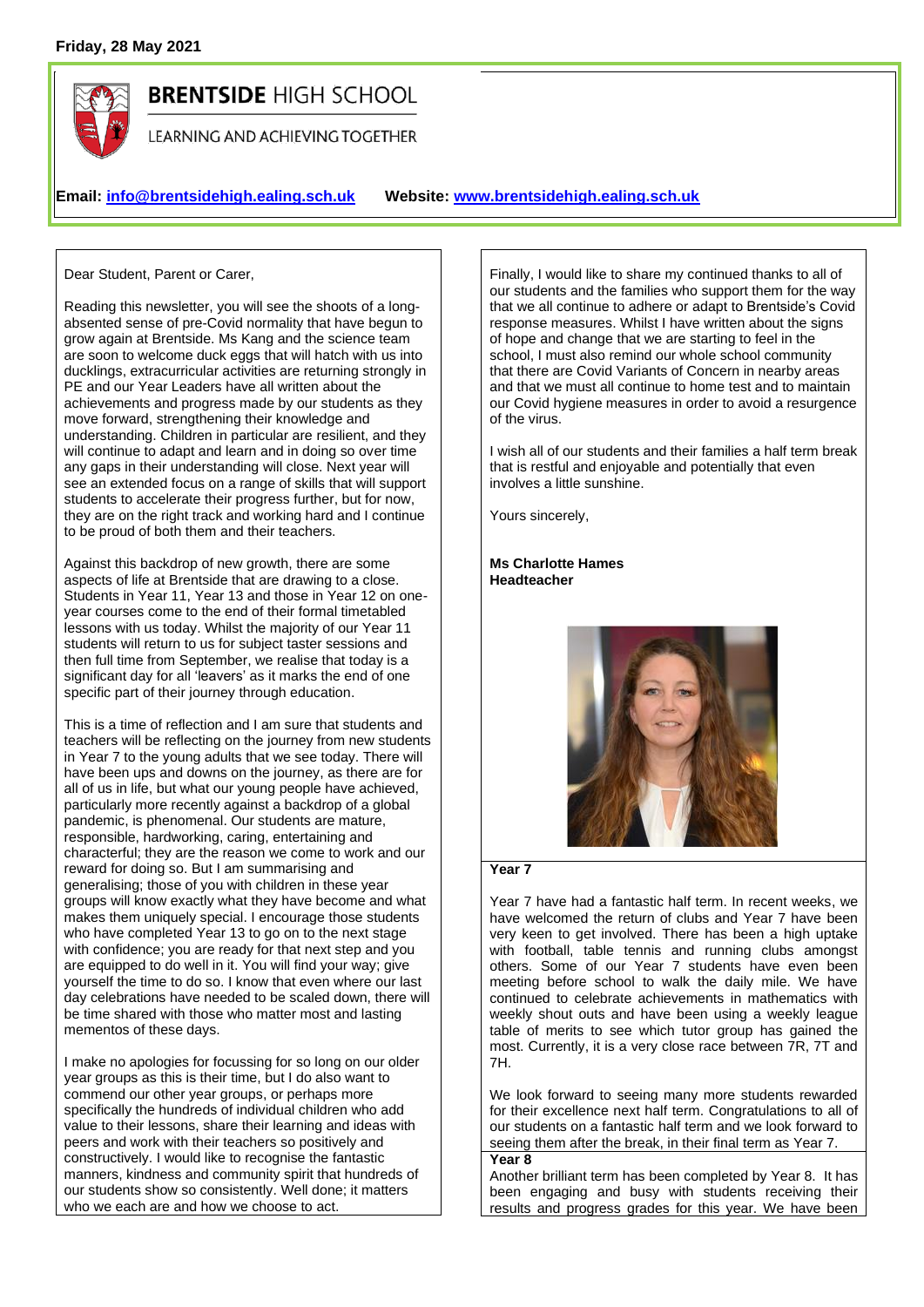proud of the resilience and determination shown by so many in the year group towards their assessments and their overall progress this year. Many have also engaged in extra-curricular activities on offer after school, such as football, table tennis and netball. It is great to see some normality coming back to Brentside life. A particular well done to all the students nominated in the mathematics shout outs and our winners of the art competitions. A big shout out to tutor group 8D for their fantastic attitude to learning in the classroom, resulting in them being top of the merit board for 3 weeks in a row! Brilliant work all round by these students. Let us hope for a wonderful summer, allowing many to enjoy their first experience of wearing the red Brentside polo shirts!

#### **Year 9**

Year 9 started this half term with the challenge of writing their internal assessments in the hall and in their classrooms under real examination conditions. They rose to the challenge with excellent attendance, organisation and revision resources. It proved to be an excellent learning experience, leading to useful and productive conversations about revision resources and skills and how to approach examination questions under pressure. We have also used tutor times to provide guidance on revision skills, such as retrieval practice and it has been good to see students using these strategies in lessons and homework following those conversations. In addition, Year 9 students have been attending the Confident Learners' Group for additional academic support as well as to provide support for student wellbeing. We have also been delighted to see so many Year 9 students attending the before school table tennis club. We continue to be impressed with their maturity in dealing with the Covid protocols and the changes to the school day and are very proud of them.

#### **Year 10**

Year 10 have been consolidating their learning over the last term, in preparation for their end of Year 10 assessments which start on Monday, 14 June. It has been good to see many of our students taking up the opportunities after school to further their own learning as well as those using the online resources which the school provides. Their latest reports were shared with families this week which showed that we have a lot to celebrate in terms of academic progress as well as excellent attitude to learning across all subjects. We have started looking at options for our students post-16 and all students will be offered an appointment with our careers advisor from Connexions over the coming months to discuss their choices. We will also continue to explore Post 16 options in assemblies and tutor time.

We woud like to share our significant congratulations to Basmala 10R for winning the borough Inspire competition for the second time.

We wish all our students a relaxing and restoring half term ahead of their final term in Year 10.

# **Sixth Form**

It has been great spending these last few months with our Sixth Form students. They have had a lot to deal with in the last year and teachers have enjoyed being able to teach their students face to face again. Students continue to engage fully in their lessons and to sign up for a variety of additional programmes to continue to increase their competitive edge over their peers as they plan for their futures.

# **Saying goodbye to Year 13 students**

No sooner have we welcomed back our Year 13 students when it feels as if we are saying goodbye again. They have worked extremely hard these last few weeks to prepare for their May assessments in order to demonstrate their true potential. They have also been finalising their university choices and completing their applications for student finance. This is always a challenging and busy time of year for Year 13 students, but they have demonstrated their resilience, dedication, and maturity throughout. We are all extremely proud of them.

Mahima, Year 13 says *"It has been lovely to be back following our lockdown and be able to spend a little bit of time with everyone at school before we continue onto our next stage in our lives. We are all very excited!"*

### **Level 2, Year 12 students**

The Level 2 business administration course is also finishing and students are being encouraged to apply for Level 3 courses that interest them. They have worked diligently to complete their coursework assignments and prepare for assessments.

We wish them great success in whatever they choose to pursue and hope to see them back at Brentside in September for Level 3 business.

#### **Level 3, Year 12 students**

Year 12 students continue to work hard in their lessons. Those that are not achieving their target grades in two or more subjects have been enrolled in *5 o'clock club* where they can work to improve their weaker subjects. Their Year 12 Summer Examinations will take place the first week back after half term (starting 7 June). They are also beginning to consider their options for the future. Friday 25 June is called Futures Day and is when Year 12 students will participate in workshops and seminars designed to help them make decisions about life after sixth form and to start the university application process. Our Connexions Officer – Ms Dionne Bailey – continues to advise students on their options. Appointments can be booked via email.



**Red polo shirts** are allowed to be worn by all year groups instead of your shirt and tie from Monday, 7 June 2021. Students may alternatively, continue to wear the usual uniform.

**You can purchase these from our school uniform suppliers:**

**Kevins -** 17 The Broadway, Greenford, UB6 9PH **Click for website [here.](https://kevins-schoolwear.co.uk/)**

**Sanco -** 60 Bell Road, Hounslow, TW3 3PB **Click for websit[e here](http://www.sanco.co.uk/school/46/)**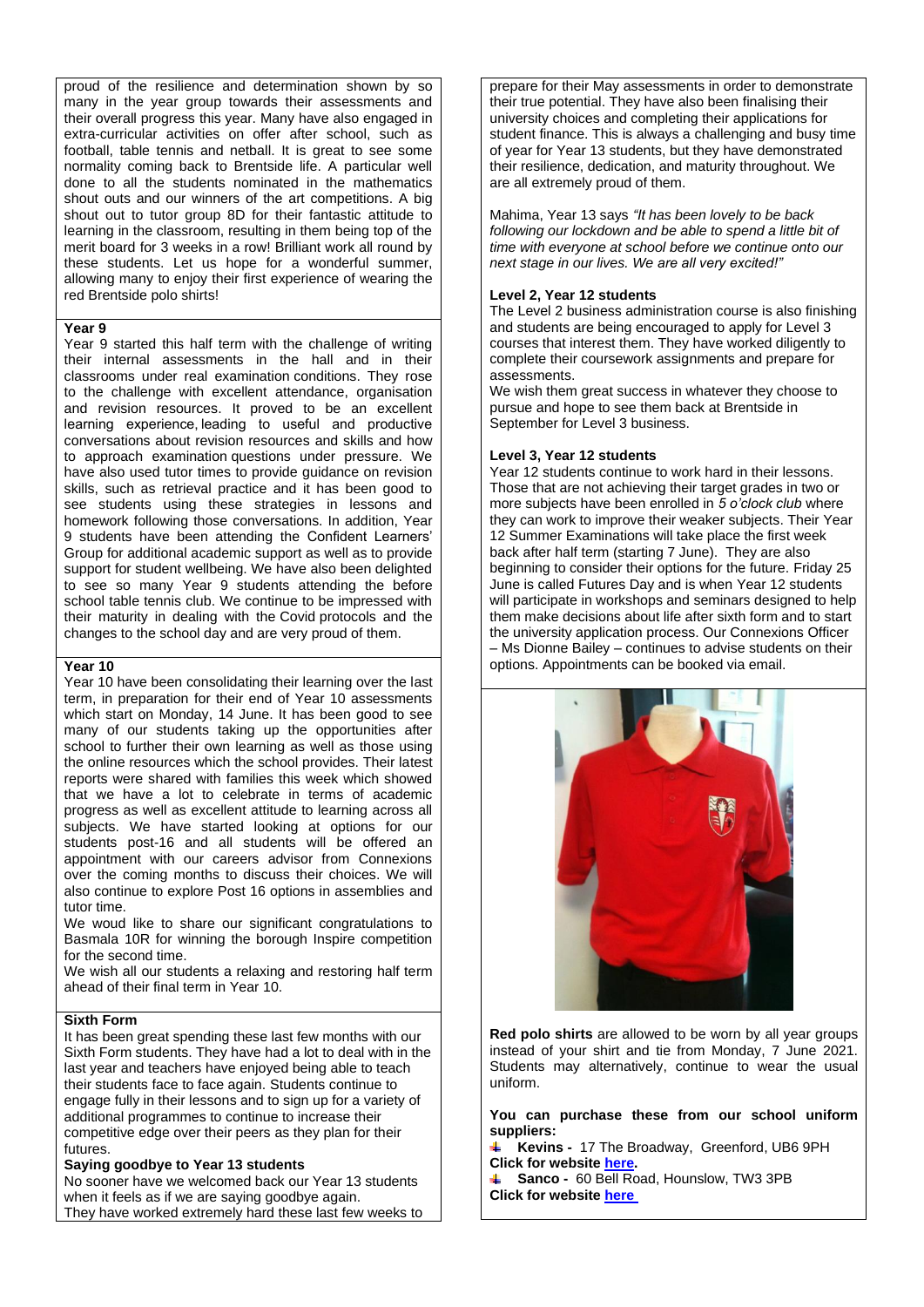# St John's  $\bullet$

#### **Inter Borough Inspire competition**

Once again, one of our Inspire students, **Basmala 10R** has won an inter borough Inspire competition.

This time competition was based on the last two Inspire sessions which covered mathematics and geography modules.

We are especially pleased to point out that this is the second of such competitions that Basmala has won. We are proud of all of our Inspire students.

#### **Sixth Form**

It has been great spending these last few months with our Sixth Form students. They have had a lot to deal with in the last year and teachers have enjoyed being able to teach their students face to face again. Students continue to engage fully in their lessons and to sign up for a variety of additional programmes to continue to increase their competitive edge over their peers as they plan for their futures.

#### **Saying goodbye to Year 13 students**

No sooner have we welcomed back our Year 13 students when it feels as if we are saying goodbye again. They have worked extremely hard these last few weeks to prepare for their May assessments in order to demonstrate their true potential. They have also been finalising their university choices and completing their applications for student finance. This is always a challenging and busy time of year for Year 13 students, but they have demonstrated their resilience, dedication, and maturity throughout. We are all extremely proud of them.

Mahima, Year 13 says *"It has been lovely to be back following our lockdown and be able to spend a little bit of time with everyone at school before we continue onto our next stage in our lives. We are all very excited!"*

#### **Level 2, Year 12 students**

The Level 2 business administration course is also finishing and students are being encouraged to apply for Level 3 courses that interest them. They have worked diligently to complete their coursework assignments and prepare for assessments.

We wish them great success in whatever they choose to pursue and hope to see them back at Brentside in September for Level 3 business.

#### **Level 3, Year 12 students**

Year 12 students continue to work hard in their lessons. Those that are not achieving their target grades in two or more subjects have been enrolled in *5 o'clock club* where they can work to improve their weaker subjects. Their Year 12 Summer Examinations will take place the first week back after half term (starting 7 June). They are also beginning to consider their options for the future. Friday 25 June is called Futures Day and is when Year 12 students will participate in workshops and seminars designed to help them make decisions about life after sixth form and to start the university application process. Our Connexions Officer – Ms Dionne Bailey – continues to advise students on their options. Appointments can be booked via email.

#### **Good News from the MFL Department**

In MFL, since we returned from lockdown, we have been very busy with our students and the different assessments that have taken place in Years 8, 9 and 11.

We have now successfully completed the final internal assessments with our Year 11 groups and we look forward to the results that the students will receive in August.

We will then be assessing the progress and understanding of our Year 7 and Year 10 students in June.

In our lessons we have been building in a lot of exciting new techniques for students to use in the future, with an emphasis on communication and building confidence in speaking. We expect that from next year, students will be able to travel again with the school for an overseas trip to France or Spain and therefore the spoken language is vital for our young students to develop. Not only this, but it is a big part of the GCSE examinations, which are planned to return as normal in 2022. It is going to be good times ahead and there is a lot to be positive about.

#### **United Kingdom Mathematics Trusts (UKMT)**



The aim of the UKMT is to advance the<br>education of education young people in mathematics. Problem

solving, teamwork and other mathematical enrichment activities are promoted through the biggest competition; Junior, Intermediate, Senior and Kangaroo Mathematical Challenges. This year the UKMT has had to deal with the additional challenge of Covid-19. However, our students have embraced the changes and the Maths Challenges have all had to be taken online. Over 380 students of Brentside High School have taken part with the following results:

- **Senior Challenge** 1 Gold, 7 Silver and 16 Bronze
- **Intermediate Challenge** 1 Gold, 6 Silver and 16 Bronze
- **Junior Challenge** awaiting results.

Congratulations to **Yakub 11E**, for qualifying in the Pink Kangaroo Challenge and being awarded a Merit. Congratulations to all students for their participation and achievements!

**British Science Week** is a ten-day celebration of science, technology, engineering, and mathematics that takes place between 11-20 March 2022!

The science team have already become involved by celebrating the diverse careers in science. On top of that we challenged students to create models to represent a topic in science.

#### **Here are the top entries:**

- 1. **Vinu 8R,** created an excellent poster on the solar system.
- 2. **Farah 8I,** created an impressive poster discussing the benefits of healthy eating.
- 3. **Shenola 7S**, created a wonderful 3D model to represent a cell.

However, after such a difficult deliberation we decided to award **Suruthija 8R,** first place for the excellent 3D model of a DNA, cleverly using plasticine. Congratulations!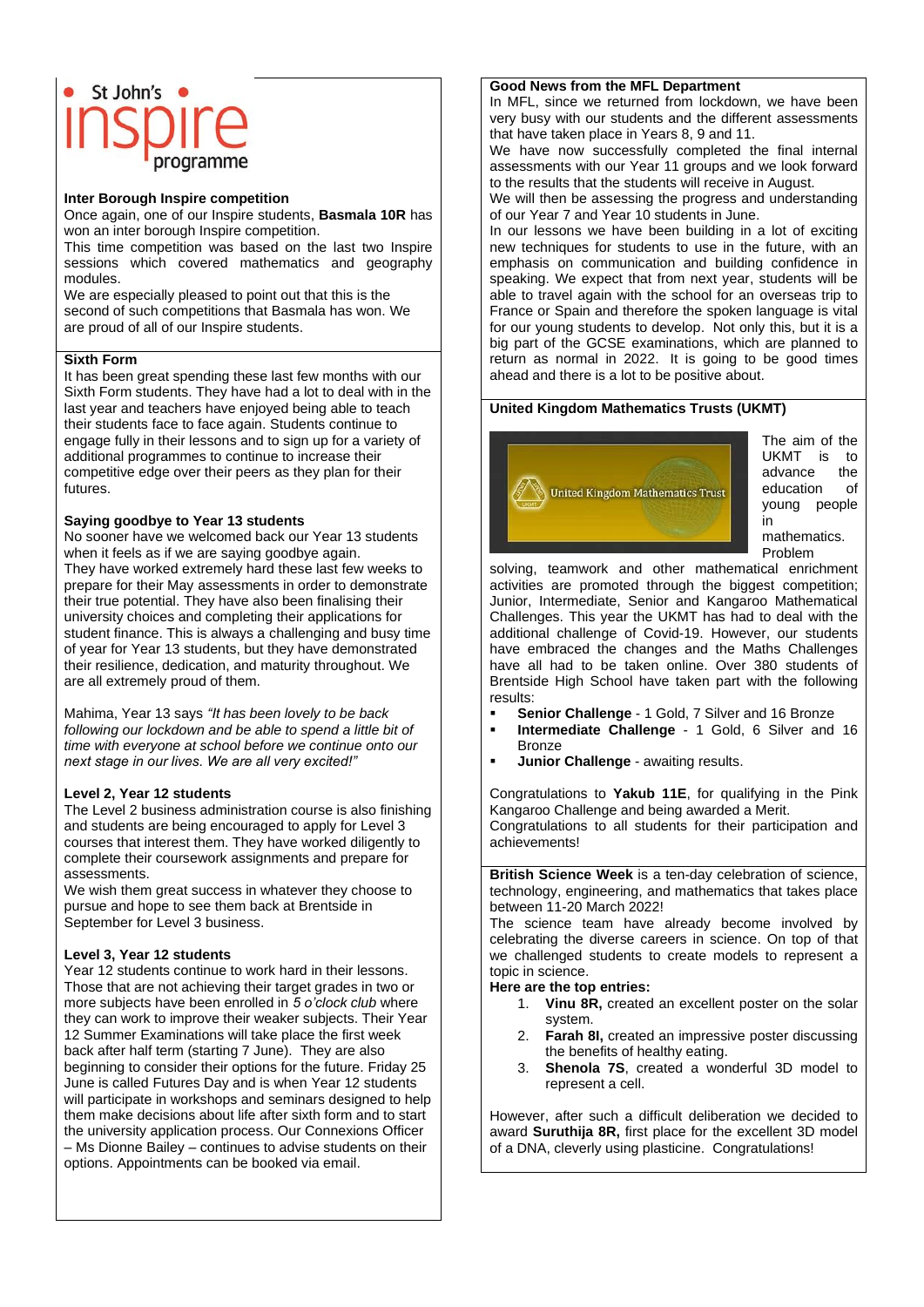

students from Imperial College London. They worked with a sample of our A Level physics and GCSE physics students to support them in their studies by teaching them many challenging topics whilst producing a series of resources to aid our students in their understanding and revision. Our students received invaluable insight and the presence of role models from very diverse backgrounds - a student from the Shetlands (whose family rear sheep,) a female



department wish each student every success. Since the first lockdown was announced in March 2020, our students continued to work tirelessly towards their future success. Online learning was available from the very beginning and **sociology and psychology** students pictured below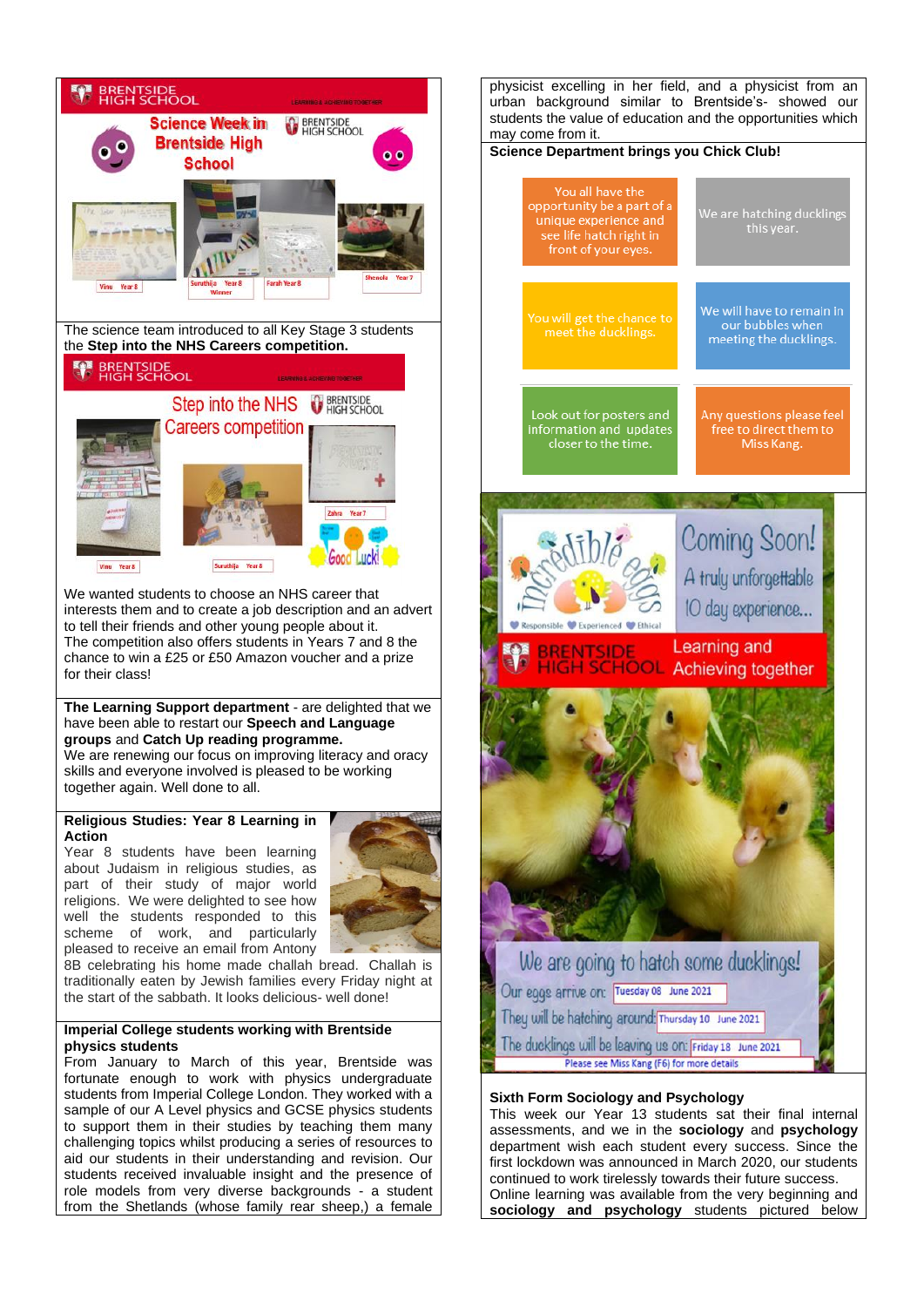maintained excellent attendance, motivation, and enthusiasm for learning from the very outset. We wish all our students every success.



**School Cabinet**

The School Cabinet continue to meet online. Our recent focus is on developing our careers provision by contacting alumni and employers to create videos about their jobs. Thanks to Leena and Olla in Year 7 who emailed our linked employers. We are delighted that Simphiwe Micheline and Lucy Cranwell-Ward have created vidoes about their role as nurse and entrepreneur respectively. These videos will be shown to all year groups in assembly to develop students' understanding of the range of career paths on offer and the skills and qualifications needed to reach these goals.

#### **Parent Forum**

The Parent Forum is open to all parents/ carers and we



look forward to welcoming you to our next meeting on **Wednesday, 9 June at 18:30 via Microsoft Teams**. If you would like to propose an agenda item and/or attend this meeting, please email

[info@brentsidehigh.ealing.sch.uk](mailto:info@brentsidehigh.ealing.sch.uk) by **Monday, 7 June** at 17:00.



We are delighted to welcome Irum Hamad and Susan Powrie as the new Co-Chairs of Friends@Brentside.

Our PTA will be sending a separate newsletter about their fund raising proposals. Please check your email inbox for further details.

*Has your child grown out of their uniform?* If so, we are collecting all second hand uniform for our second hand uniform sale. Please drop your bag at reception labelled FAO: Friends@Brentside by Friday, 11 June. All funds raised by Friends@Brentside go directly to benefit students<br>at the school. For more information about at the school. For more information about Friends@Brentside, visit our page on the school website: [http://www.brentsidehigh.ealing.sch.uk/349/friendsbrentsid](http://www.brentsidehigh.ealing.sch.uk/349/friendsbrentside) [e](http://www.brentsidehigh.ealing.sch.uk/349/friendsbrentside)

The next F@B meeting will be on **Wednesday, 9 June** at 19:15. If you'd like to join this meeting, please email [info@brentsidehigh.ealing.sch.uk](mailto:info@brentsidehigh.ealing.sch.uk) to access the Teams invite.

#### **PE Clubs are Back!**

It's a hive of activity in the main hall from very early in the morning as staff and students strive to be the table tennis champions. It was wonderful to see a mix of GCSE PE students, staff and students who just enjoy table tennis battling for first place in the round robin competition. Mr Reynolds held his own against Saskia in Year 9, but that could all change at any point!



#### **Looking the part**

We are delighted to introduce our new PE kit for Brentside football and netball teams and can't wait for our teams to play in fixtures soon.



#### **Fundraising**

While we are unable to fundraise in person, you can still support F@B in the following ways:

**Amazon Smile:** choose 'Friends at Brentside' as your designated cause at

#### [https://smile.amazon.co.](https://smile.amazon.co.uk/)

[uk](https://smile.amazon.co.uk/) and donate to us while shopping but at no extra cost to you. **Easyfundraising:** shop



at more than 4,000 online retailers and donate to F@B, again at no extra cost to you, at

[www.easyfundraising.org.uk/causes/friendsatbrentside.](http://www.easyfundraising.org.uk/causes/friendsatbrentside)

#### **Facebook**



Please follow us on Facebook at

[https://www.facebook.com/Frien](https://www.facebook.com/Friends-of-Brentside-High-School-107212870745020) [ds-of-Brentside-High-School-](https://www.facebook.com/Friends-of-Brentside-High-School-107212870745020)[107212870745020](https://www.facebook.com/Friends-of-Brentside-High-School-107212870745020) or get in touch by email at [hello@friendsatbrentside.org.uk](mailto:hello@friendsatbrentside.org.uk) We would love to hear from you if you have any fundraising ideas or would like to help us in

any way, no matter how small. Do get in touch if you would like to know more about our fundraising activities.

#### **Careers at Brentside**

Are you able to deliver an assembly or form time activity or run a workshop to educate our students about the job you do? If your answer is yes then we'd love to hear from you. Please email [info@brentsidehigh.ealing.sch.uk/](mailto:info@brentsidehigh.ealing.sch.uk/)